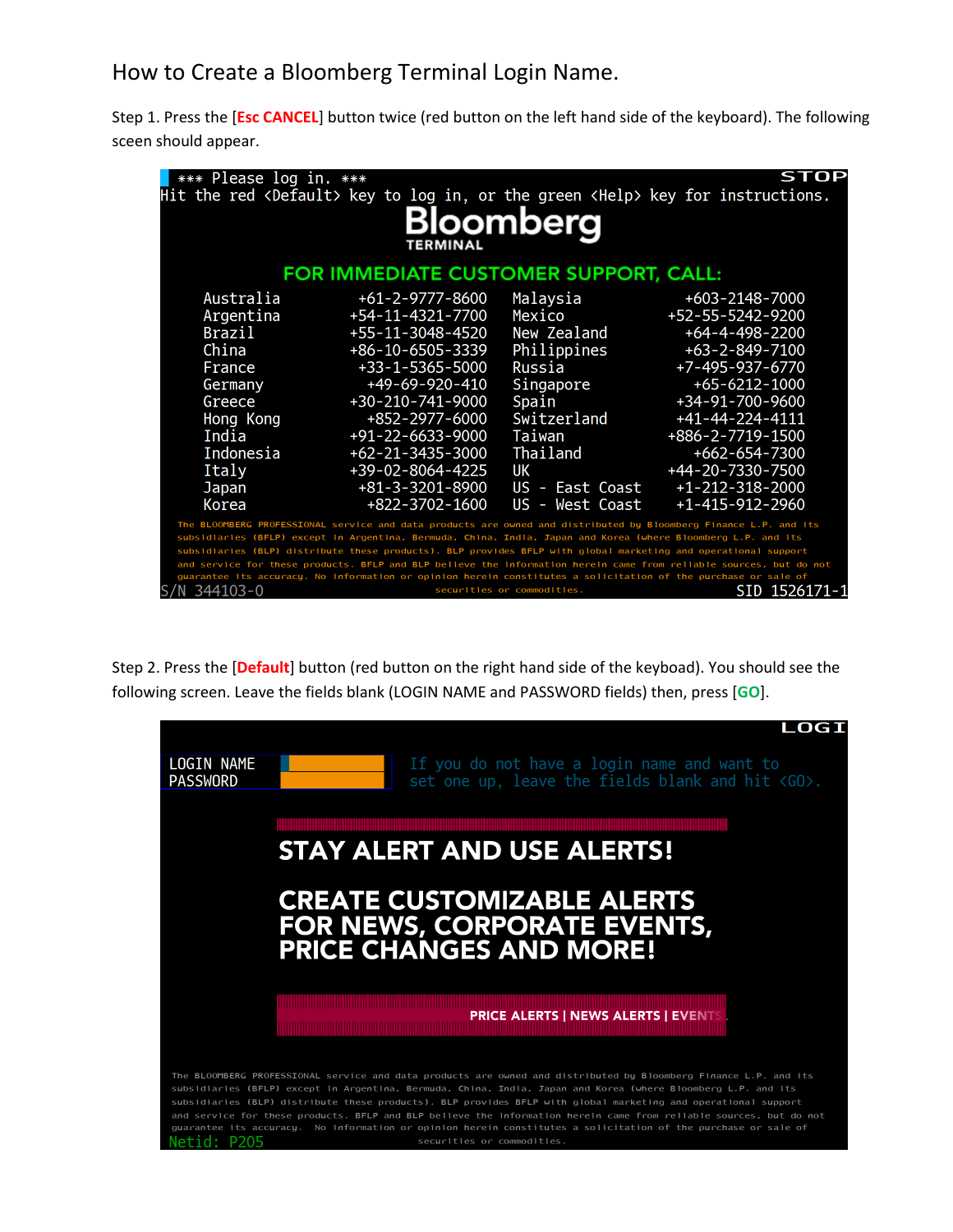Step 3. On the following screen, enter your **First Name** and **Last Name**, and create your **Password**. Then select **Yes** for the question of "Are you creating a login for yourself". Then, Enter **1** to continue.

| <help> for explanation.</help>                                                                                        | N297 i Govt UREG                                                         |  |
|-----------------------------------------------------------------------------------------------------------------------|--------------------------------------------------------------------------|--|
| Fill fields and hit 1 <go> to continue</go>                                                                           |                                                                          |  |
| 1) Continue                                                                                                           | Login Creation - Step 1/3                                                |  |
| Let's create your Bloomberg login.                                                                                    |                                                                          |  |
|                                                                                                                       |                                                                          |  |
| Preferred Language English                                                                                            |                                                                          |  |
|                                                                                                                       |                                                                          |  |
| First Name JONATHAN                                                                                                   |                                                                          |  |
| Last Name SCOTT                                                                                                       |                                                                          |  |
|                                                                                                                       |                                                                          |  |
| <b>Enter New Password</b> Figure                                                                                      |                                                                          |  |
| Re-enter New Password                                                                                                 |                                                                          |  |
|                                                                                                                       |                                                                          |  |
|                                                                                                                       |                                                                          |  |
|                                                                                                                       |                                                                          |  |
| Are you creating a login for yourself?                                                                                |                                                                          |  |
| $\bigcirc$ No<br>⊛ Yes                                                                                                |                                                                          |  |
| (Optional) If you have ever been a Bloomberg user with your own login and password, enter                             |                                                                          |  |
| those details below. We will attempt to find you in our system.                                                       |                                                                          |  |
|                                                                                                                       |                                                                          |  |
|                                                                                                                       |                                                                          |  |
| Your Old Bloomberg Login                                                                                              |                                                                          |  |
| Your Old Bloomberg Password                                                                                           |                                                                          |  |
|                                                                                                                       |                                                                          |  |
|                                                                                                                       |                                                                          |  |
| Australia 61 2 9777 8600 Brazil 5511 3048 4500 Europe 44 20 7330 7500 Germany 49 69 9204 1210 Hong Kong 852 2977 6000 |                                                                          |  |
| Japan 81 3 3201 8900<br>Singapore 65 6212 1000<br>U.S. 1 212 318 2000                                                 | Copyright 2008 Bloomberg Finance L.P.<br>H204-229-0 11-Sep-2008 17:31:14 |  |
|                                                                                                                       |                                                                          |  |

Step 4. You should see the following screen. Enter any **Job Title** you want. For **both Work and Mobile** fields, make sure to enter **your cell phone number**. At this number you will be called shortly by a Bloomberg customer support personel after registration process is complete. Just leave the rest of fields untouched. Then, Enter **1** to continue.

| <help> for explanation.</help>                             | N297 i <b>Govt</b><br><b>UREG</b>                                                                                                                                                                                        |
|------------------------------------------------------------|--------------------------------------------------------------------------------------------------------------------------------------------------------------------------------------------------------------------------|
| <menu> to return to previous screen<br/>1) Continue</menu> | Complete Your Bloomberg Profile - Step 2 / 3                                                                                                                                                                             |
| JONATHAN SCOTT                                             |                                                                                                                                                                                                                          |
| Job Title<br>Analyst                                       |                                                                                                                                                                                                                          |
| TEMPLE UNIVERSITY<br>Work#                                 | 215-123-4567                                                                                                                                                                                                             |
| 1810 N 13TH STREET<br>Mobile#                              | 215-123-4567                                                                                                                                                                                                             |
| PHILADELPHIA PA US                                         |                                                                                                                                                                                                                          |
|                                                            | Alt E-mail tub12345@temple.edu                                                                                                                                                                                           |
| News                                                       |                                                                                                                                                                                                                          |
|                                                            |                                                                                                                                                                                                                          |
| Career History                                             | Education                                                                                                                                                                                                                |
| 2) Update                                                  | 3) Update                                                                                                                                                                                                                |
| Board/Other Memberships                                    | Compensation                                                                                                                                                                                                             |
| 4) Update                                                  | $\sim$ 10 $\pm$                                                                                                                                                                                                          |
| Recommendations/Forecasts                                  | Reported Holdings                                                                                                                                                                                                        |
| <b>STATE</b>                                               | 1000                                                                                                                                                                                                                     |
| Funds Managed                                              | Awards/Publications                                                                                                                                                                                                      |
| 5) Update                                                  | 6) Update                                                                                                                                                                                                                |
| Personal                                                   | Additional Info                                                                                                                                                                                                          |
| 7) Update                                                  | 1.11                                                                                                                                                                                                                     |
| Japan 81 3 3201 8900<br>Singapore 65 6212 1000             | Australia 61 2 9777 8600 Brazil 5511 3048 4500 Europe 44 20 7330 7500 Germany 49 69 9204 1210 Hong Kong 852 2977 6000<br>U.S. 1 212 318 2000<br>Copyright 2008 Bloomberg Finance L.P.<br>H204-229-0 11-Sep-2008 17:36:07 |
|                                                            |                                                                                                                                                                                                                          |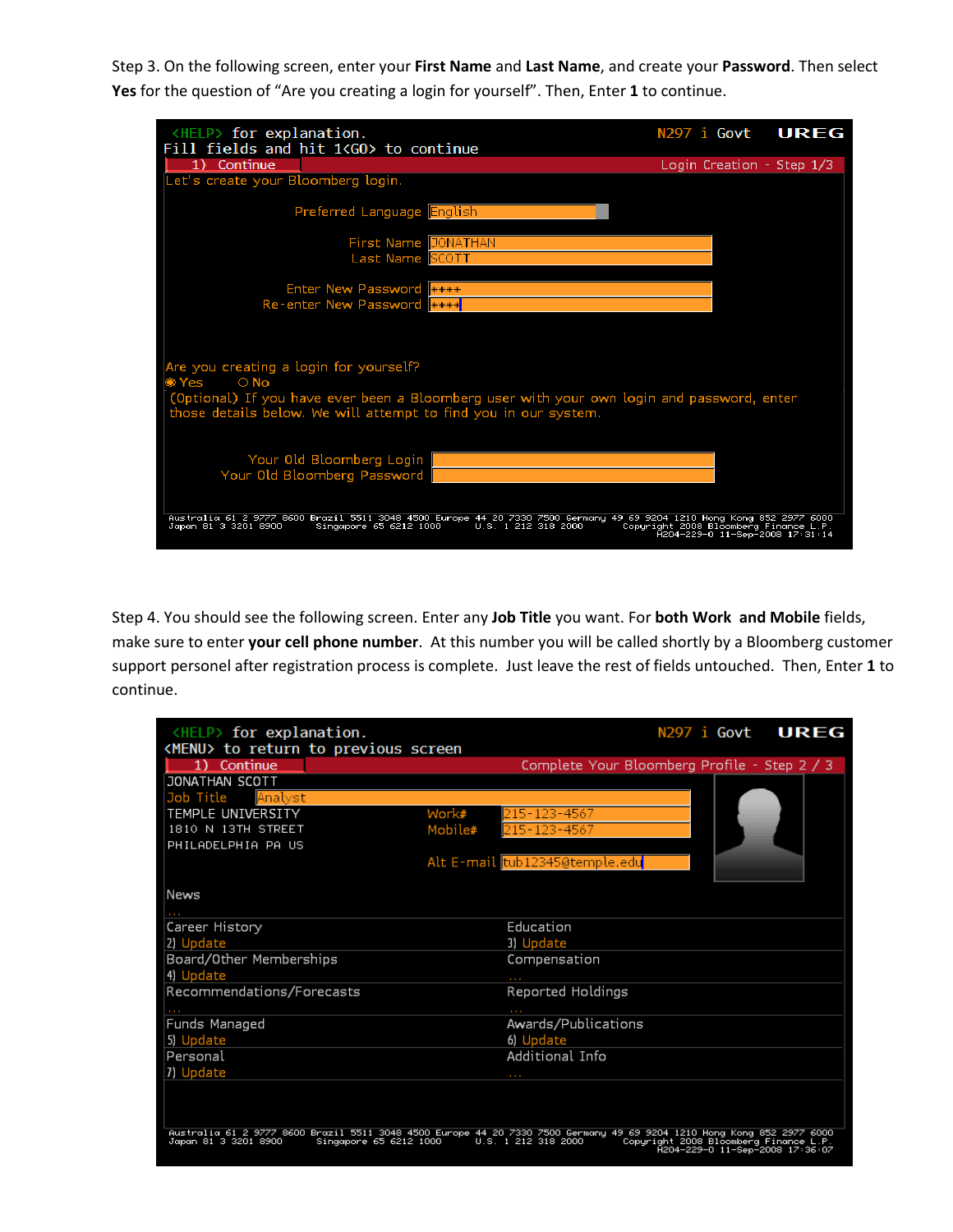Step 5. Next, select **one or more areas** of your interest . For example, if you are interest only in Equity, just click **Equity**, or press **3** to proceed to a region selection.

| $HELP$ for explanation.<br>1 <go> to complete registration, <menu> to return to previous screen<br/><b>Complete Registration</b><br/>Please fill out the following Bloomberg survey. It will assist us in tailoring your Bloomberg<br/>experience to your needs. You can update it at any time through SURV<go>.</go></menu></go> |                                 | N297 i Govt UREG<br>Survey - Step 3/3 |
|-----------------------------------------------------------------------------------------------------------------------------------------------------------------------------------------------------------------------------------------------------------------------------------------------------------------------------------|---------------------------------|---------------------------------------|
| 1. Select one or more areas of interest.<br>Rates/Credit<br><b>FX</b><br>2)<br>3)<br>Equity<br>4)                                                                                                                                                                                                                                 | 5)                              | Commodities                           |
| OTC Derivatives<br>Other<br>8)<br>6)<br>Law                                                                                                                                                                                                                                                                                       |                                 |                                       |
| 2. What is your role?                                                                                                                                                                                                                                                                                                             |                                 |                                       |
| 3. Would you like to access your Bloomberg on any PC or mobile<br>device?                                                                                                                                                                                                                                                         | ○ Yes                           | $\circ$ No                            |
| 4. Would you like a copy of Bloomberg Markets magazine sent to your<br>home?                                                                                                                                                                                                                                                      | $\circ$ Yes                     | $\circ$ No                            |
| 5. Would you like realtime exchange prices on your Bloomberg?                                                                                                                                                                                                                                                                     | $\circ$ Yes                     | $\circ$ No                            |
| Australia 61 2 9777 8600 Brazil 5511 3048 4500 Europe 44 20 7330 7500 Germany 49 69 9204 1210 Hong Kong 852 2977 6000<br>Japan 81 3 3201 8900<br>Singapore 65 6212 1000<br>U.S. 1 212 318 2000<br>Copyright 2008 Bloomberg Finance L.P.                                                                                           | H204-229-0 11-Sep-2008 17:36:55 |                                       |

Step 6. Select a **region** of your interest by **using a scrolling bar** and click as many **asset classes** as you are most interested. Then click **Update,** which will automatically take you to the previous screen**.**

| <help> for explanation.<br/>Please select a region.</help>                                                                                                                       |                                      | N297 i Govt UREG                                                         |                   |
|----------------------------------------------------------------------------------------------------------------------------------------------------------------------------------|--------------------------------------|--------------------------------------------------------------------------|-------------------|
| <b>Complete Registration</b>                                                                                                                                                     |                                      |                                                                          | Survey - Step 3/3 |
| Please fill out the following Bloomberg survey. It will assist us in tailoring your Bloomberg<br>experience to your needs. You can update it at any time through SURV <go>.</go> |                                      |                                                                          |                   |
| 1. Selec<br>In which region are you most interested?                                                                                                                             |                                      | Equity<br>North America                                                  |                   |
| In which asset classes are you most interested?                                                                                                                                  |                                      |                                                                          | lities            |
| $\boxtimes$ Equity<br>$\boxtimes$ Funds                                                                                                                                          | $\boxtimes$ Equity Futures & Options |                                                                          |                   |
| 2. What                                                                                                                                                                          |                                      |                                                                          |                   |
| 3. Woul<br>devic                                                                                                                                                                 |                                      |                                                                          | Nο                |
| 4. Woul<br>home                                                                                                                                                                  |                                      |                                                                          | Nο                |
| Update<br>1)<br>5. Would                                                                                                                                                         | <b>Delete</b><br>2)                  | Close                                                                    | Nο                |
|                                                                                                                                                                                  |                                      |                                                                          |                   |
| Australia 61 2 9777 8600 Brazil 5511 3048 4500 Europe 44 20 7330 7500 Germany 49 69 9204 1210 Hong Kong 852 2977 6000<br>Japan 81 3 3201 8900<br>Singapore 65 6212 1000          | U.S. 1 212 318 2000                  | Copyright 2008 Bloomberg Finance L.P.<br>H204-229-0 11-Sep-2008 17:37:33 |                   |
|                                                                                                                                                                                  |                                      |                                                                          |                   |